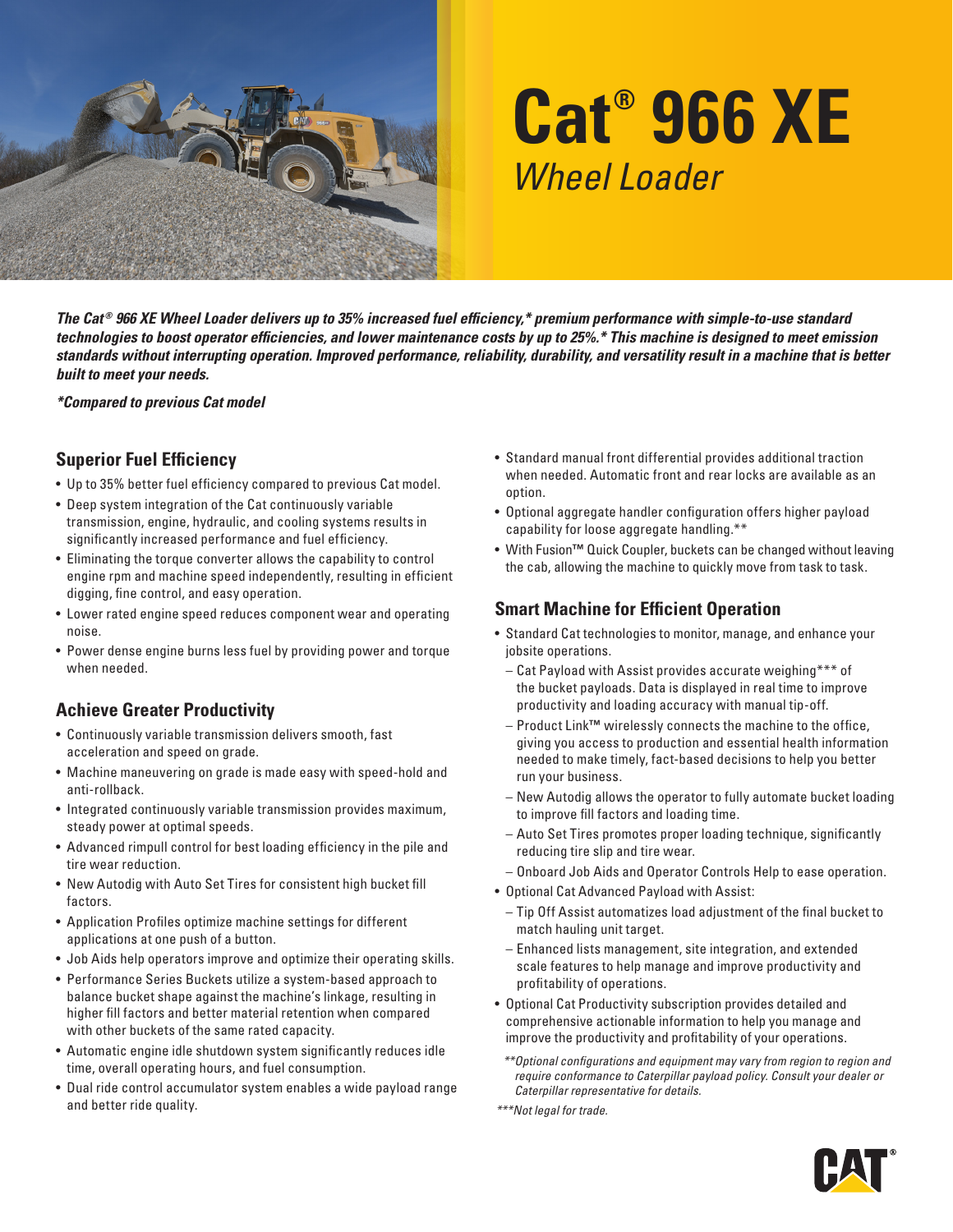## **Proven Reliability**

- $\bullet\,$  Cat C9.3B engine† offers high power density with a combination of proven electronics, fuel, and air systems.
- Equipped with automatic Cat regeneration system, Cat Clean Emissions Module (CEM) with Diesel Particulate Filter (DPF), and Diesel Exhaust Fluid (DEF) tank and pump.
- Features an electric fuel priming pump, fuel-water separator, and secondary filtration system.
- Thorough component design and machine validation processes result in unmatched reliability and uptime.

## **Safety Features**

- Rear-vision camera enhances visibility behind the machine, helping you work safely and confidently.
- Optional multiview (360˚) vision system helps the operator monitor the surroundings of the machine at all times.
- Optional Cat Detect radar technology enhances awareness by monitoring the working environment and alerts operators to hazards.
- Cab access with wide door, remote door opening, and inclined steps add solid stability.
- Floor-to-ceiling windshield, large mirrors with integrated spot mirrors, and rear-vision camera provide industry leading all-around visibility.
- Computerized monitoring system includes several warning indicators.
- Monitored seat belt is standard and can be enhanced with an optional exterior indicator.
- Optional access light and under-hood service light system to provide illuminated access to the machine and daily checks even in the dark.

### **Reduced Maintenance Time and Costs**

- Extended fluid and filter change intervals reduce maintenance costs by up to 25%.\*
- Convenient access to hydraulic and electrical service centers for easy ground-level servicing.
- Remote Troubleshoot can connect the machine to the dealer service department to help diagnose problems quickly so you can get back to work.
- Remote Flash works around your schedule to ensure your machine's software is up to date for optimal performance.
- The Cat App helps you manage fleet location, hours, and maintenance schedules; it also alerts you for required maintenance and allows you to request service from your local Cat dealer.
- Integrated Autolube extends component and service life.
- One-piece tilting hood makes engine compartment access fast and easy.

*\*Parts and fluids only*

† Meets U.S. EPA Tier 4 Final and EU Stage V emission standards.

# **Durability**

- Heavy-duty axles designed to handle extreme applications.
- Full-flow hydraulic filtration system with additional kidney-loop filtration improves hydraulic system reliability and component life.

# **Work in Comfort in the All New Cab**

- Next-generation, easily adjustable seat and suspension for improved operator comfort. It comes in two trim levels and can be equipped with a 4-point harness (kit).
- Increased legroom and adjustable seat controls for increased comfort and efficiency.
- Automatic air conditioning system keeps the cab cool as desired.
- New in-cab dashboard and high-resolution touch display(s) are easy to use, intuitive, and user friendly.
- Sound suppression, seals, and viscous cab mounts decrease noise and vibration for a quieter work environment.
- The seat-mounted electro-hydraulic joystick steering system provides precision control and dramatically reduces arm fatigue, resulting in excellent comfort and accuracy.
- The next generation of ride control works as a shock absorber, improving ride quality over rough terrain.

# **Purpose-built Specialty Configurations**

- Application-specific arrangements direct from the factory for optimized performance and added durability in the toughest applications, including:
- Industrial and waste models feature guarding and reinforcement necessary for work in transfer stations, recycling depots, scrap yards, and demolition sites.
- Forestry model increases lift and tilt capacities for efficient and productive log and chip handling in paper, pellet, and sawmills.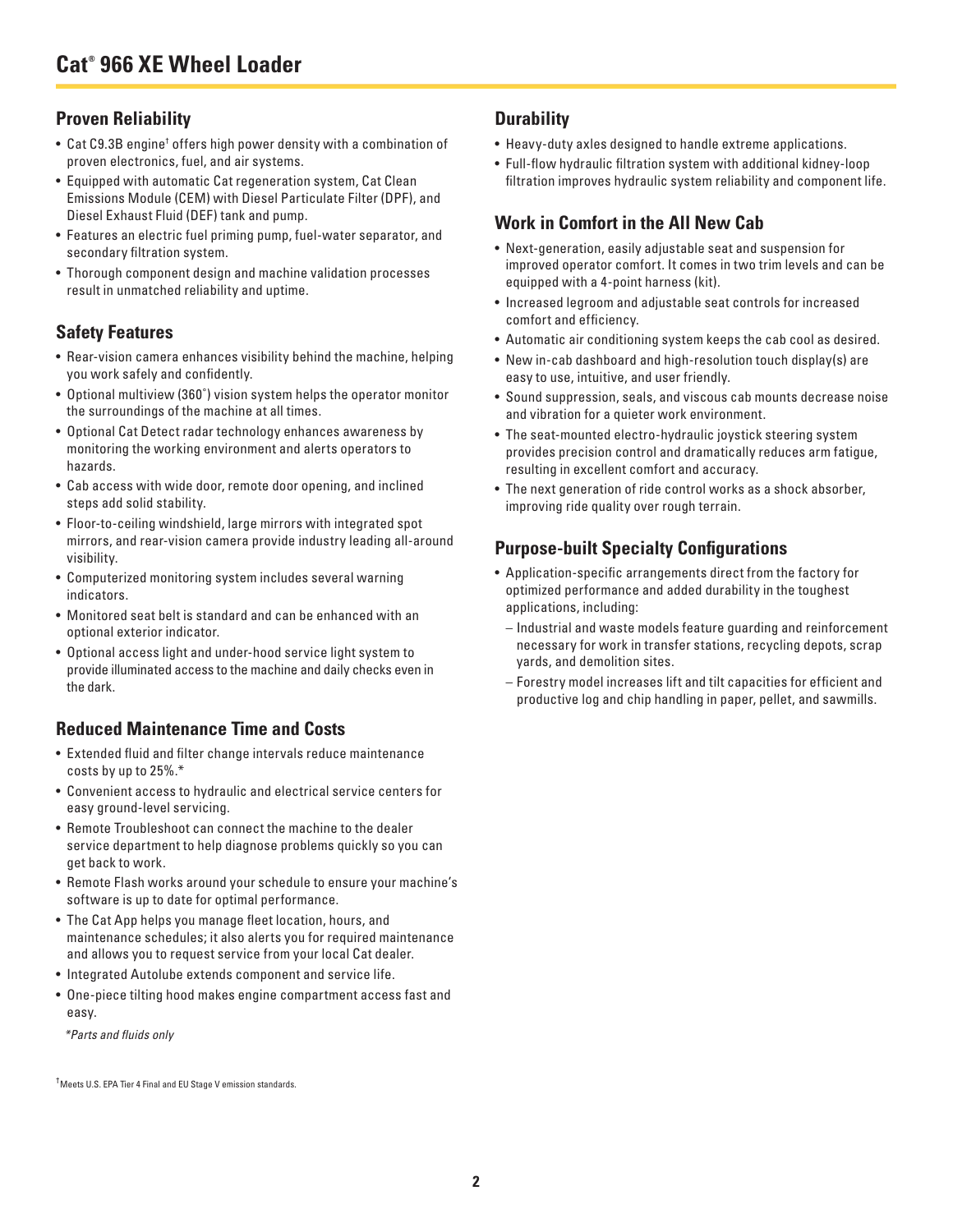# **Standard and Optional Equipment**

Standard and optional equipment may vary. Consult your Cat dealer for details.

|                                                        | <b>Standard</b>           | <b>Optional</b> |
|--------------------------------------------------------|---------------------------|-----------------|
| <b>OPERATOR ENVIRONMENT</b>                            |                           |                 |
| Cab, pressurized, sound suppression                    |                           |                 |
| Door, remote opening system                            |                           |                 |
| EH implement controls, parking brake                   | $\frac{\sqrt{}}{\sqrt{}}$ |                 |
| Steering, joystick                                     |                           |                 |
| Entertainment radio (FM, AM, USB, BT)                  |                           |                 |
| Entertainment radio (DAB+)                             |                           |                 |
| CB radio ready                                         |                           |                 |
| Seat, suede/cloth, air suspension, heated              | ✓                         |                 |
| Seat, leather/cloth, air suspension, heated/<br>cooled |                           |                 |
| Touchscreen display                                    |                           |                 |
| Visibility: mirrors, rear-vision camera                |                           |                 |
| Multiview (360°) vision system                         |                           |                 |
| Cat Detect rear radar system                           |                           |                 |
| Dedicated rearview screen                              |                           |                 |
| Mirrors, heated                                        | ✓                         |                 |
| Air conditioner, heater, defroster (auto<br>temp, fan) |                           |                 |
| Sun visor, front, retractable                          |                           |                 |
| Sun visor, rear, retractable                           |                           |                 |
| Window cleaning platform, front                        |                           |                 |
| Window, front, laminated                               |                           |                 |
| Windows, front, heavy duty                             |                           |                 |
| Full cab window guard                                  |                           |                 |
| <b>ON-BOARD TECHNOLOGIES</b>                           |                           |                 |
| Cat Payload scale                                      |                           |                 |
| Autodig with Auto Set Tires                            |                           |                 |
| Operator ID & machine security                         |                           |                 |
| <b>Application Profiles</b>                            | $\overline{\checkmark}$   |                 |
| Job Aids                                               |                           |                 |
| Controls Help and eOMM                                 |                           |                 |
| <b>Cat Advanced Payload</b>                            |                           |                 |
| <b>Cat Payload Printer</b>                             |                           |                 |
| <b>POWER TRAIN</b>                                     |                           |                 |
| Cat C9.3B engine                                       |                           |                 |
| Electric fuel priming pump                             |                           |                 |
| Fuel-water separator and secondary fuel<br>filter      |                           |                 |
| Engine, air precleaner                                 | ✓                         |                 |
| Turbine, air precleaner                                |                           | ✓               |
| Radiator, high debris                                  |                           | ✓               |
| Cooling fan, reversible                                |                           | ✓               |
| Axles, front differential lock                         | ✓                         |                 |
| Axles, auto differential locks front and rear          |                           | ✓               |
| Axles, ecology drains                                  | ✓                         |                 |
| Axles, AOC ready, extreme temperature<br>seals         |                           |                 |
| Axles, oil cooler                                      |                           |                 |
| Transmission, continuous variable                      |                           |                 |
| Rimpull control                                        |                           |                 |
| Throttle lock mode                                     |                           |                 |
| Hill and speed hold on grades                          |                           |                 |

| <b>Standard</b> | <b>Optional</b> |                                                                                               | <b>Standard</b> | <b>Optional</b> |
|-----------------|-----------------|-----------------------------------------------------------------------------------------------|-----------------|-----------------|
|                 |                 | <b>POWER TRAIN (Continued)</b>                                                                |                 |                 |
| ✓<br>✓          |                 | Service brakes, hydraulic, fully enclosed<br>wet disc, wear indicators                        | ✓               |                 |
| ✓               |                 | Park brake, caliper on front axles, spring<br>applied-pressure released                       |                 |                 |
| ✓               |                 | <b>HYDRAULICS</b>                                                                             |                 |                 |
|                 | ✓<br>✓<br>✓     | Implement system, load sensing with<br>electro-hydraulic variable displacement<br>piston pump | ✓               |                 |
| ✓               | ✓               | Steering system, load sensing with<br>dedicated variable displacement piston pump             |                 |                 |
|                 |                 | Ride control, dual accumulators                                                               | ✓               |                 |
| ✓               |                 | 3rd and 4th auxiliary functions with ride<br>control                                          |                 |                 |
|                 | ✓               | Oil sampling valves, Cat XT™ hoses                                                            | ✓               |                 |
|                 |                 | Quick coupler control                                                                         |                 | ✓               |
|                 |                 | <b>ELECTRICAL</b>                                                                             |                 |                 |
| ✓               |                 | Starting and charging system, 24V                                                             |                 |                 |
|                 |                 | Starter, electric, heavy duty                                                                 |                 |                 |
|                 |                 | Cold start, 120V or 240V                                                                      |                 | ✓               |
| ✓<br>✓          |                 | Lights: halogen, 4 work lights, 2 rear-vision<br>lights                                       |                 |                 |
| ✓               |                 | Lights: roading with turn signals                                                             | ✓               |                 |
| ✓               |                 | Lights: LED                                                                                   |                 | ✓               |
|                 | ✓               | Warning beacon                                                                                |                 |                 |
|                 |                 | <b>MONITORING SYSTEM</b>                                                                      |                 |                 |
|                 |                 | Front dash with analog gauges, LCD display,<br>and warning lights                             | ✓               |                 |
| ✓<br>✓          |                 | Primary touchscreen monitor (Cat Payload,<br>quad screens, machine settings &                 | ✓               |                 |
| ✓               |                 | messages)                                                                                     |                 |                 |
| ✓               |                 | Reversing strobe lights                                                                       |                 | ✓               |
| ✓               |                 | <b>LINKAGE</b>                                                                                |                 |                 |
| ✓               |                 | Standard lift, Z-bar                                                                          | ✓               |                 |
|                 | ✓               | High lift, Z-bar                                                                              |                 | ✓               |
|                 |                 | Kickouts: lift and tilt                                                                       |                 |                 |
|                 |                 | <b>ADDITIONAL EQUIPMENT</b>                                                                   |                 |                 |
| ✓               |                 | Cat Autolube system                                                                           |                 |                 |
|                 |                 | Fenders, roading                                                                              |                 |                 |
|                 |                 | Guards: power train, crankcase, cab,<br>cylinders, rear                                       |                 |                 |
|                 |                 | Biodegradable hydraulic oil                                                                   |                 | ✓               |
|                 | ✓               | High-speed oil change system                                                                  |                 | ✓               |
|                 | ✓               | Toolbox                                                                                       |                 | ✓               |
|                 | ✓               | Wheel chocks                                                                                  |                 | ✓               |
| ✓               |                 |                                                                                               |                 |                 |
|                 | ✓               | Secondary steering system, electrical*                                                        |                 | ✓               |
| ✓               | ✓               | <b>SPECIAL CONFIGURATIONS</b>                                                                 |                 |                 |
|                 |                 | Aggregate handler                                                                             |                 | ✓               |
|                 | ✓               | Waste and industrial                                                                          |                 | ✓               |
|                 |                 | Forestry                                                                                      |                 | ✓               |
|                 |                 | <b>Corrosion resistant</b>                                                                    |                 |                 |

\**Standard where mandated*